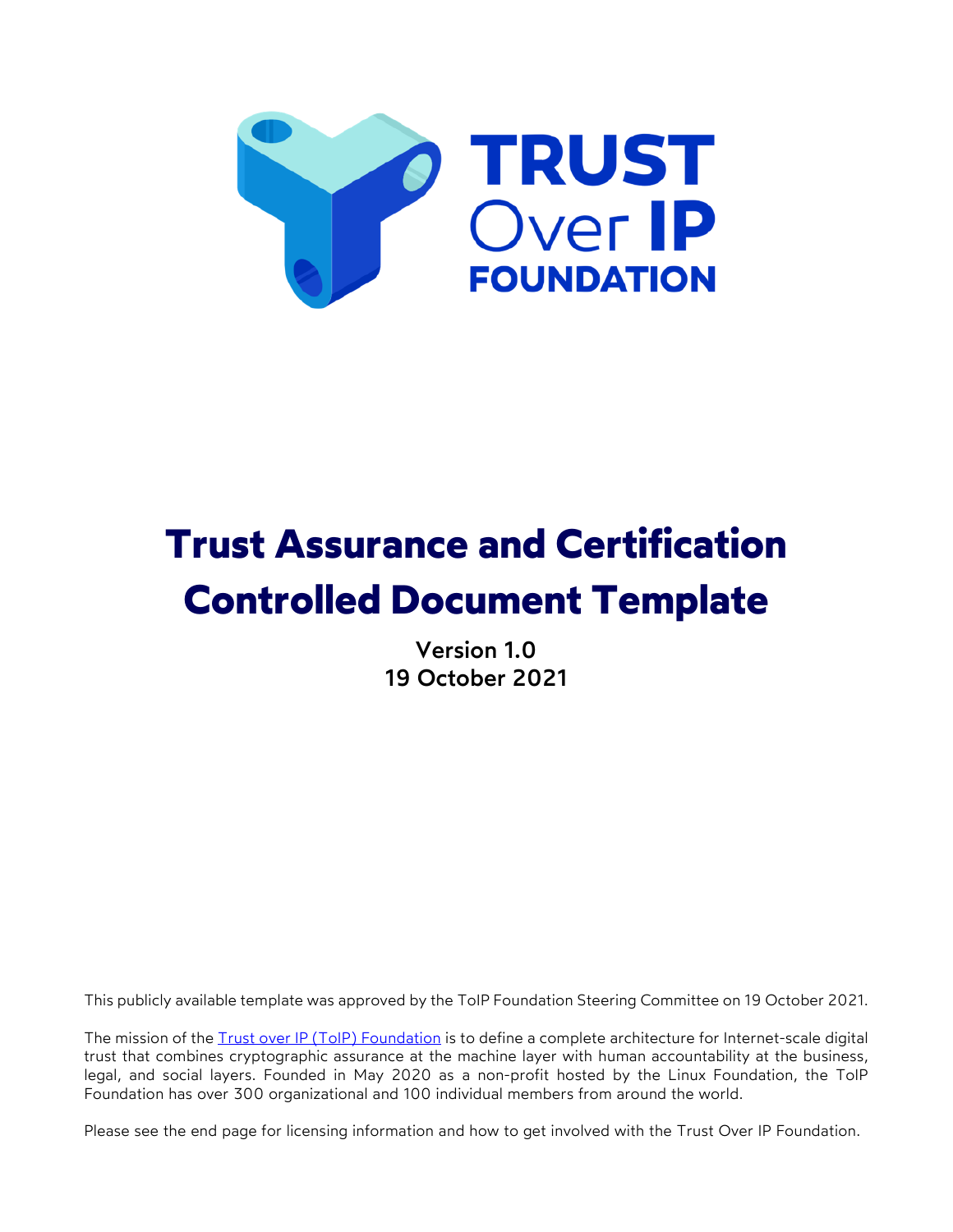## **Table of Contents**

| 3.1 Authoritative Source (ISO 29115, NIST 800-63-3, DIACC, eIDAS, etc.) 14 |
|----------------------------------------------------------------------------|
|                                                                            |
|                                                                            |
|                                                                            |
|                                                                            |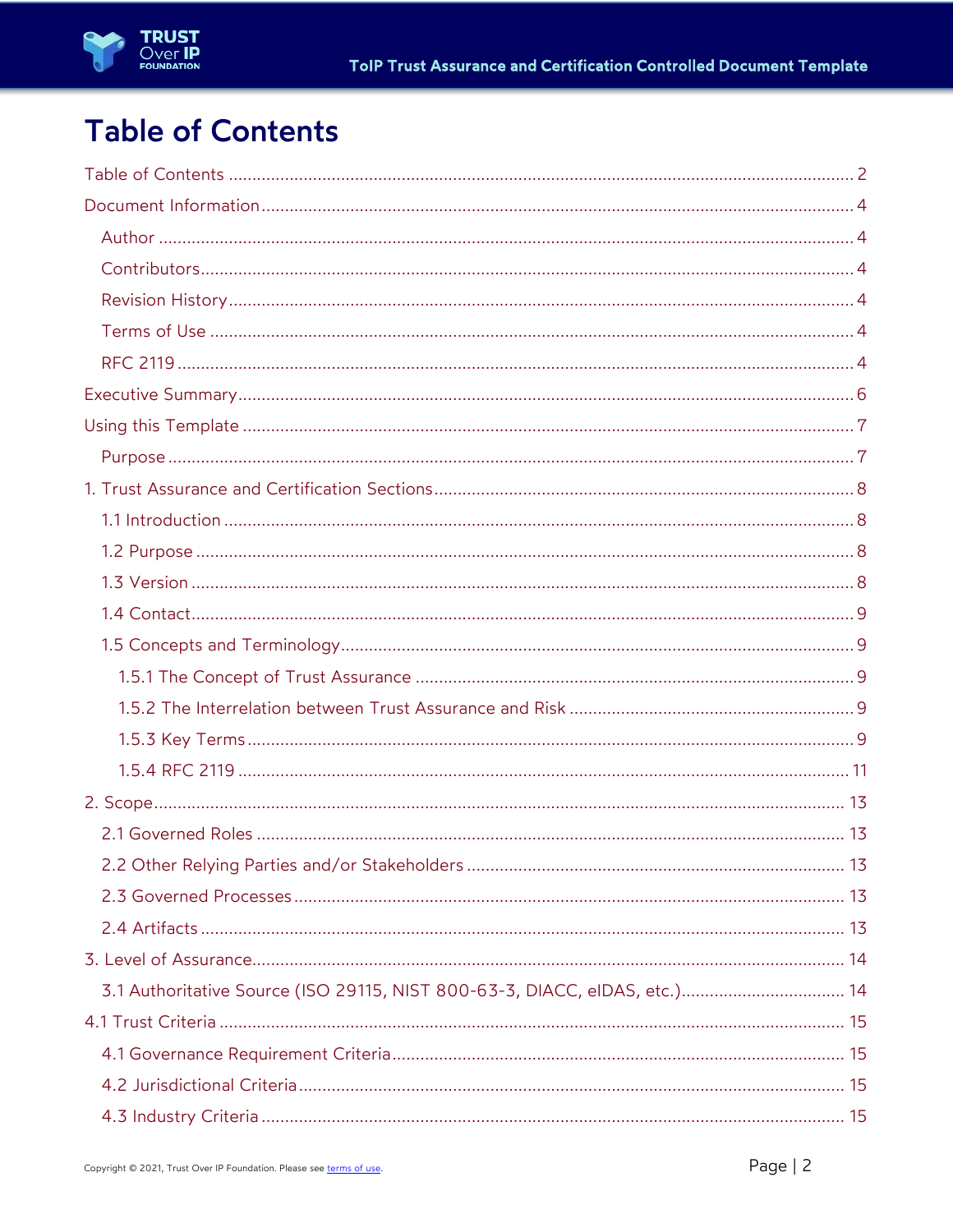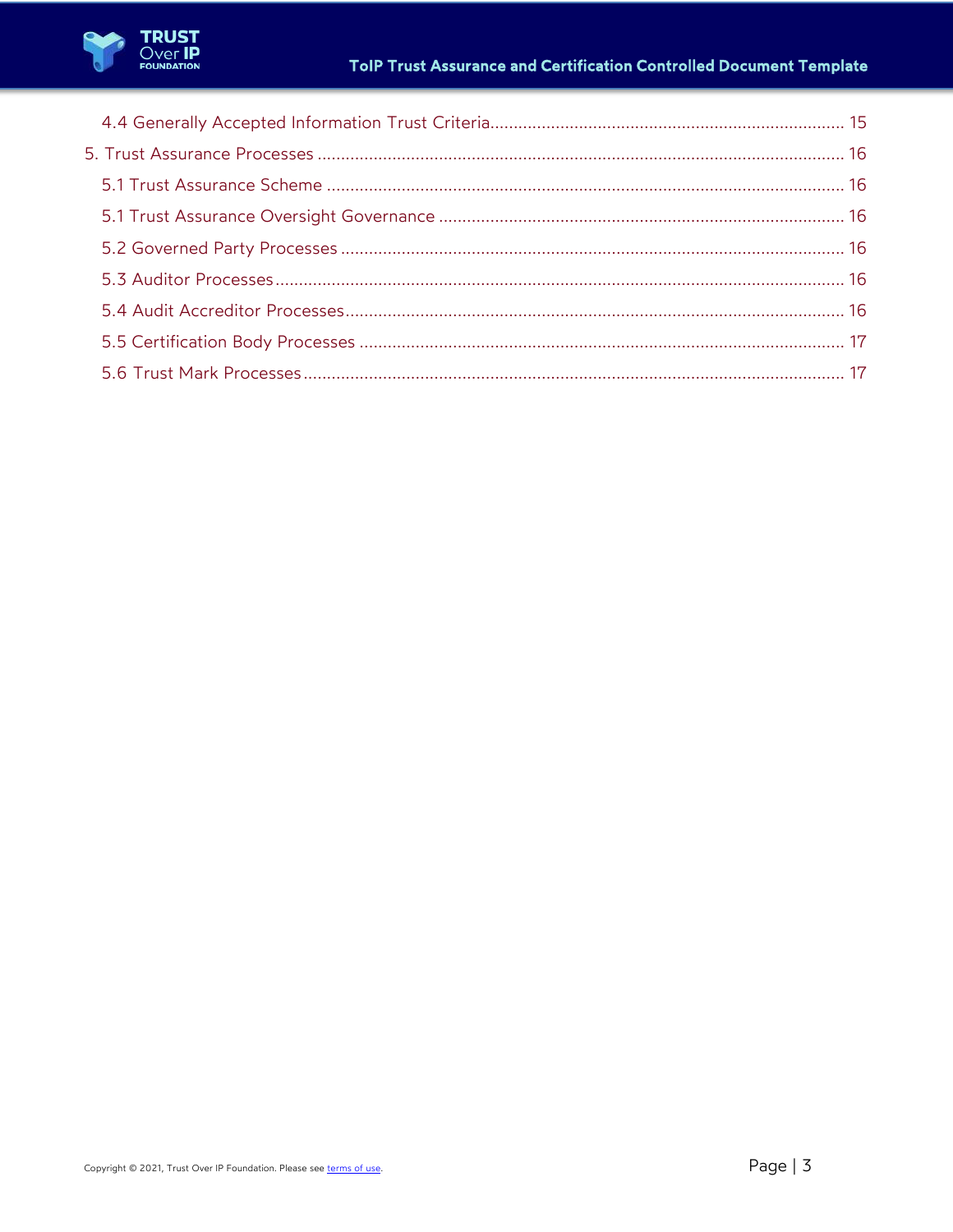

### Document Information

### Author

Scott Perry — Scott S. Perry CPA, PLLC

### **Contributors**

Line Kofoed — Bloqzone

### Revision History

| <b>Version</b> | Date Approved                           | <b>Exercises</b> Revisions |
|----------------|-----------------------------------------|----------------------------|
| $\vert$ 1.0    | . 19 OCTOBER 2021   Initial Publication |                            |

### Terms of Use

These materials are made available under and are subject to the Creative Commons Attribution 4.0 International license (http://creativecommons.org/licenses/by/4.0/legalcode).

THESE MATERIALS ARE PROVIDED "AS IS." The Trust Over IP Foundation, established as the Joint Development Foundation Projects, LLC, Trust Over IP Foundation Series ("ToIP"), and its members and contributors (each of ToIP, its members and contributors, a "ToIP Party") expressly disclaim any warranties (express, implied, or otherwise), including implied warranties of merchantability, noninfringement, fitness for a particular purpose, or title, related to the materials. The entire risk as to implementing or otherwise using the materials is assumed by the implementer and user.

IN NO EVENT WILL ANY ToIP PARTY BE LIABLE TO ANY OTHER PARTY FOR LOST PROFITS OR ANY FORM OF INDIRECT, SPECIAL, INCIDENTAL, OR CONSEQUENTIAL DAMAGES OF ANY CHARACTER FROM ANY CAUSES OF ACTION OF ANY KIND WITH RESPECT TO THESE MATERIALS, ANY DELIVERABLE OR THE ToIP GOVERNING AGREEMENT, WHETHER BASED ON BREACH OF CONTRACT, TORT (INCLUDING NEGLIGENCE), OR OTHERWISE, AND WHETHER OR NOT THE OTHER PARTY HAS BEEN ADVISED OF THE POSSIBILITY OF SUCH DAMAGE.

### RFC 2119

The Internet Engineering Task Force (IETF) is a large open international community of network designers, operators, vendors, and researchers concerned with the evolution of the Internet architecture and to ensure maximal efficiency in operation. IETF has been operating since the advent of the Internet using a Request for Comments (RFC) to convey "current best practice" to those organizations seeking its guidance for conformance purposes.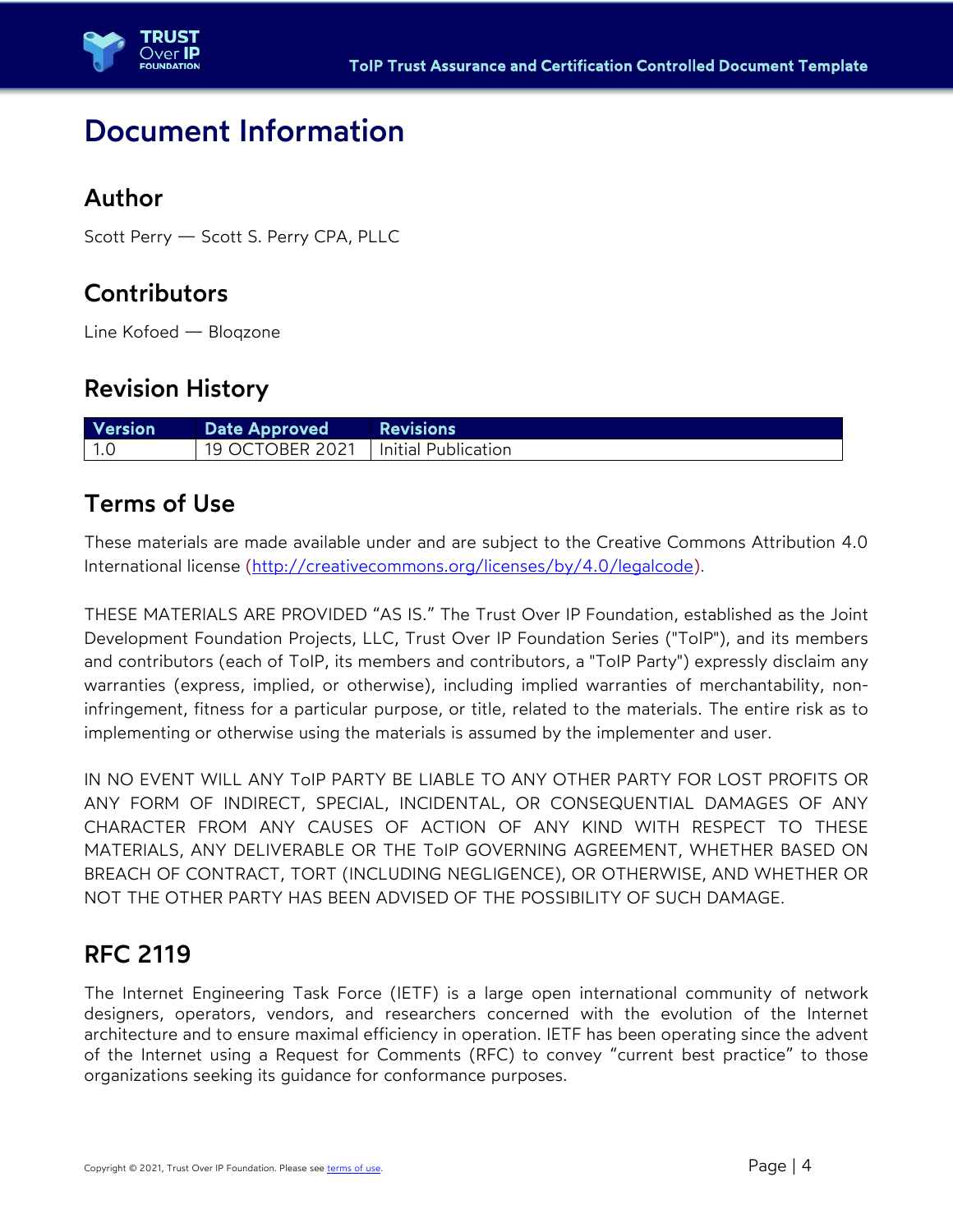

The IETF uses RFC 2119 to define keywords for use in RFC documents; these keywords are used to signify applicability requirements. ToIP has adapted the IETF RFC 2119 for use in the <name of this document>, and therefore its applicable use in ToIP-compliant governance frameworks.

The RFC 2119<sup>1</sup> keyword definitions and interpretation have been adopted. Those users who follow these guidelines SHOULD incorporate the following phrase near the beginning of their document:

#### The key words "MUST", "MUST NOT", "REQUIRED", "SHALL", "SHALL NOT", "SHOULD", "SHOULD NOT", "RECOMMENDED", "MAY", and "OPTIONAL" in this document are to be interpreted as described in RFC 2119.

RFC 2119 defines these keywords as follows:

- **MUST**: This word, or the terms "REQUIRED" or "SHALL", mean that the definition is an absolute requirement of the specification.
- **MUST NOT:** This phrase, or the phrase "SHALL NOT", means that the definition is an absolute prohibition of the specification.
- **SHOULD**: This word, or the adjective "RECOMMENDED", means that there MAY exist valid reasons in particular circumstances to ignore a particular item, but the full implications MUST be understood and carefully weighed before choosing a different course.
- **SHOULD NOT:** This phrase, or the phrase "NOT RECOMMENDED" means that there MAY exist valid reasons in particular circumstances when the particular behavior is acceptable or even useful, but the full implications SHOULD be understood, and the case carefully weighed before implementing any behavior described with this label.
- **MAY**: This word, or the adjective "OPTIONAL", means that an item is truly optional. One vendor MAY choose to include the item because a particular marketplace requires it or because the vendor feels that it enhances the product while another vendor MAY omit the same item.

Requirements include any combination of Machine-Testable Requirements and Human-Auditable Requirements. Unless otherwise stated, all Requirements MUST be expressed as defined in RFC 2119.

- **Mandates** are Requirements that use a MUST, MUST NOT, SHALL, SHALL NOT or REQUIRED keyword.
- **Recommendations** are Requirements that use a SHOULD, SHOULD NOT, or RECOMMENDED keyword.
- **T** Options are Requirements that use a MAY or OPTIONAL keyword.

An implementation which does not include a particular option MUST be prepared to interoperate with other implementations which include the option, recognizing the potential for reduced functionality. As well, implementations which include a particular option MUST be prepared to interoperate with implementations which do not include the option and the subsequent lack of function the feature provides.

<sup>1</sup> https://datatracker.ietf.org/doc/html/rfc2119. Accessed June 2021.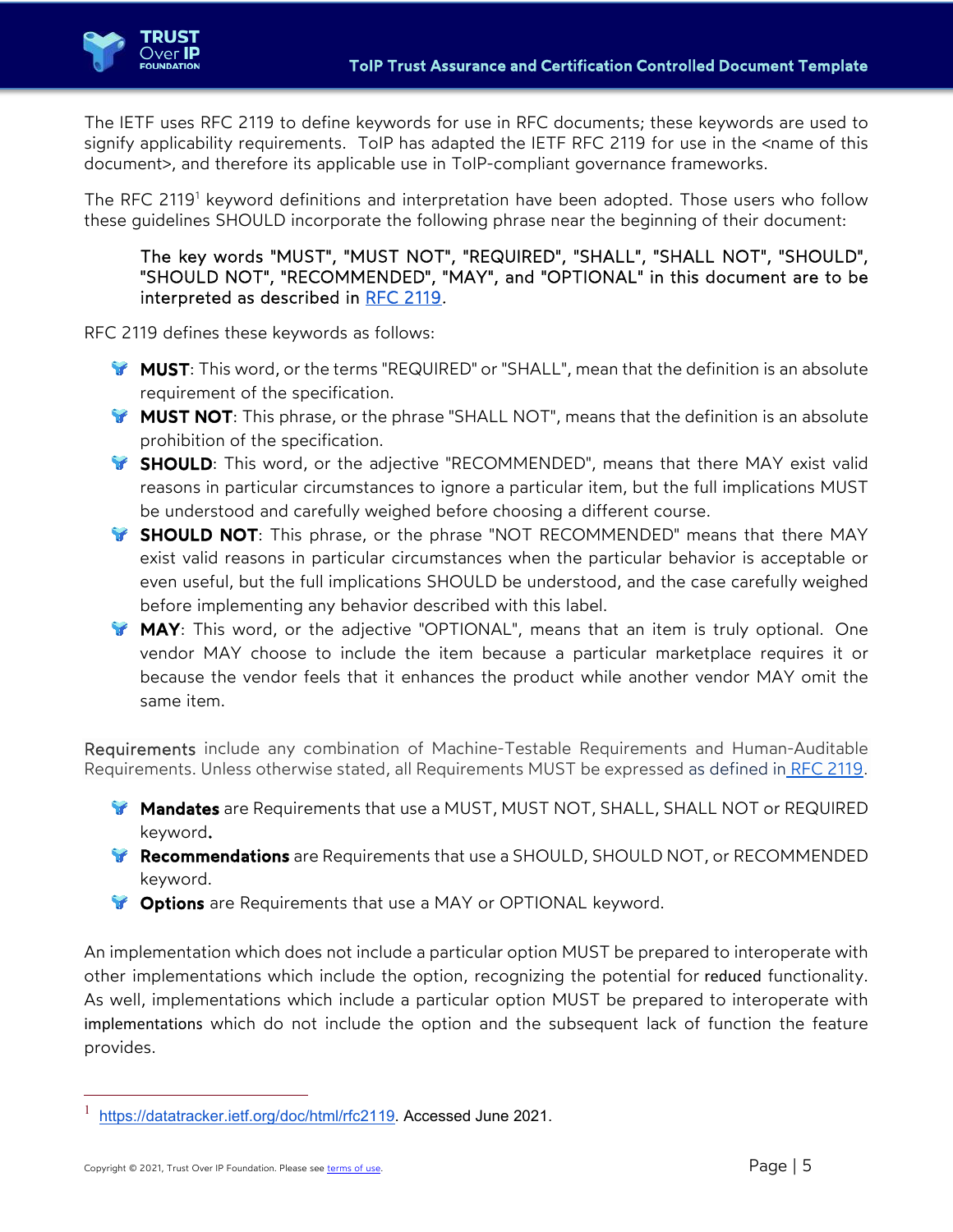

## Executive Summary

The ToIP Trust Assurance and Certification (TAC) Controlled Document Template is intended to provide a standardized structure to the Trust Assurance and Certification Controlled Document, a RECOMMENDED controlled document as specified by the ToIP Governance Metamodel Specification. The document provides RECOMMENDATIONS on what and where and when sections need to be completed as part of the controlled document section of a governance framework document. It is to be used in conjunction with the ToIP Trust Assurance Companion Guide which provides detailed guidance explaining each section and tips and techniques on their contents.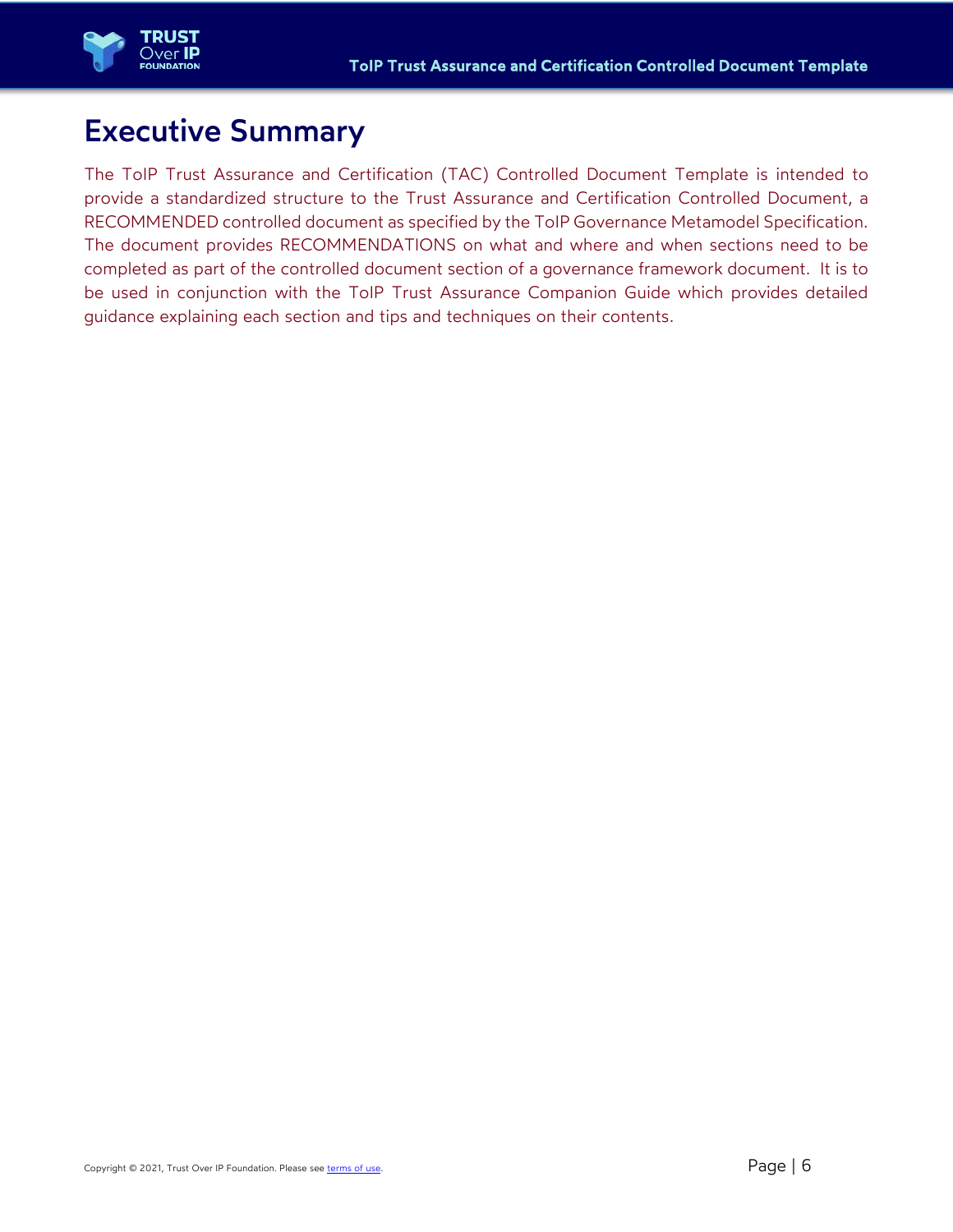

## Using this Template

This document is designed to be used as a template and guide for writing a TAC or a specific governance framework. While most material in this document should be appropriate for a wide range of governance frameworks, each governance authority will need to tailor the specific content. This may involve adding and removing material from this template as needed to accommodate the needs and constraints for their particular governance framework.

To help guide the writer, there are three types of information in this Template: suggested text, fill-in fields, and instructions. A section may contain any or all these types of information.

Suggested text (plain text): Most of the document is of this type. This text has been written to use without alteration. The requirements reflect best business practice. However, the author must consider his own organization's needs, resources, and capabilities carefully to ensure that all the requirements, both those on the Issuer and on the organization itself, are adequate and can be met. Where appropriate, the suggested text can be altered, or can be replaced using the existing suggested text as an example.

Fill-in fields <in brackets>: Some sections of the document contain fields where choices must be made by the writer, to tailor it for the intended purpose. These fields are denoted by <angle brackets>, and will contain an indication of the type of information that is to be filled in. In some cases, the brackets will also contain a suggestion for the value to be filled in. The information supplied by the writer is intended to replace the fill-in field, including angle brackets.

Instruction (in italics): There are a few areas of the TAC that cannot be predicted and do not lend themselves to suggesting a generalized best practices requirement and require commentary. In this case, a paragraph will be supplied, that begins with an *Instruction: tag and is in italic typeface.* The instruction will give the writer information about how to complete the section, or by creating other documents that will be referenced. These paragraphs are intended to be removed once the TAC is completed.

### Purpose

This template is intended to be used by governance architects and/or trust assurance specialists that are devising a trust assurance scheme for a governance framework. Completed documents using this template will be used by all stakeholders of a governance framework to establish and assess accountability over governance framework requirements.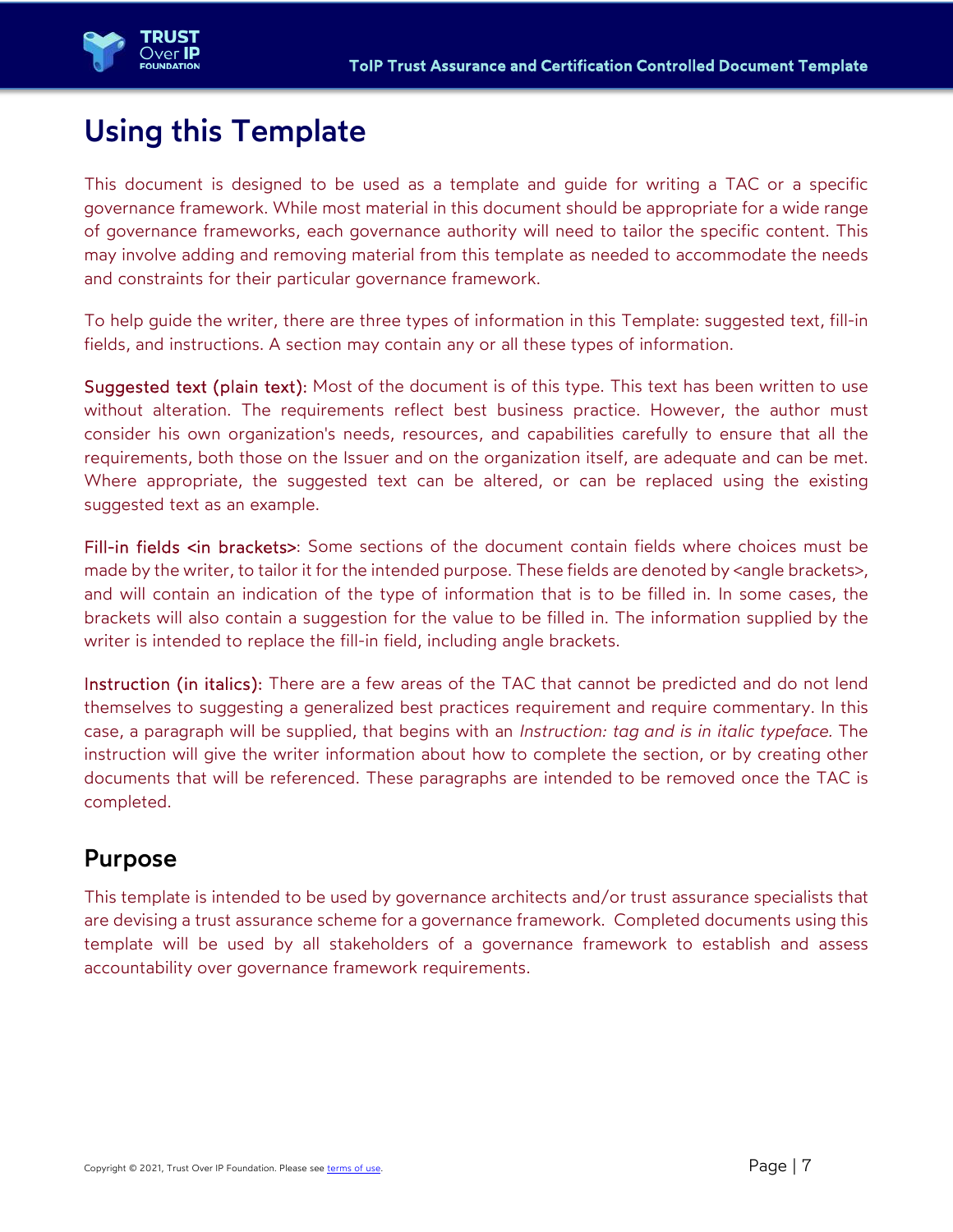

## 1. Trust Assurance and Certification Sections

### 1.1 Introduction

The risk assessment process documented in the Risk Assessment Controlled Document helps to identify, analyze and treat risks germane to the governance domain. It also assesses the residual risk remaining after risk treatment.

Mandates (MUST statements) within a governance framework are intended to mitigate risk (one of the possible risk treatment options). The Trust Assurance and Certification Controlled Document is intended to convey a scheme (or framework as the terms are often used interchangeably) that holds governed parties within a governance framework accountable to its mandates. It also (depending on the rigor of the scheme) is intended to evaluate the design and operational effectiveness of the Governance Framework's mandates.

This document contains requirements for the following:

- 1. The Governance Framework Roles that assert and rely upon Trust
- 2. The set of defined Trust Criteria used in the evaluation of trust in the network
- 3. The Level of Assurance Relying Parties can take in the conformance of Governed Parties for processes defined within the scope of a Governance Framework
- 4. Types of Trust Evidence that Governed Parties produce to create assurance regarding their trust assertions
- 5. The Trust Assurance Process Roles that evaluate, opine, accredit and certify Trust Criteria assertion made by Governed Parties
- 6. Trust Assurance processes performed by Trust Assurance Process Roles.

If a Trust Assurance scheme mandates certification, consideration for the use of Trust Marks is included in this Controlled Document.

### 1.2 Purpose

The purpose of this document is to communicate a framework whereby stakeholders of a governance framework are held accountable to the degree warranted in mitigated risk to an acceptable residual level. Mitigation requirements are conveyed in the form of "Mandates" (MUST statements in the governance framework). This document conveys the blueprint in which governed parties provide accountability to these mandates both in design of their operations and the operational effectiveness over time.

### 1.3 Version

*Instruction: Provide a version history of this document in this section.*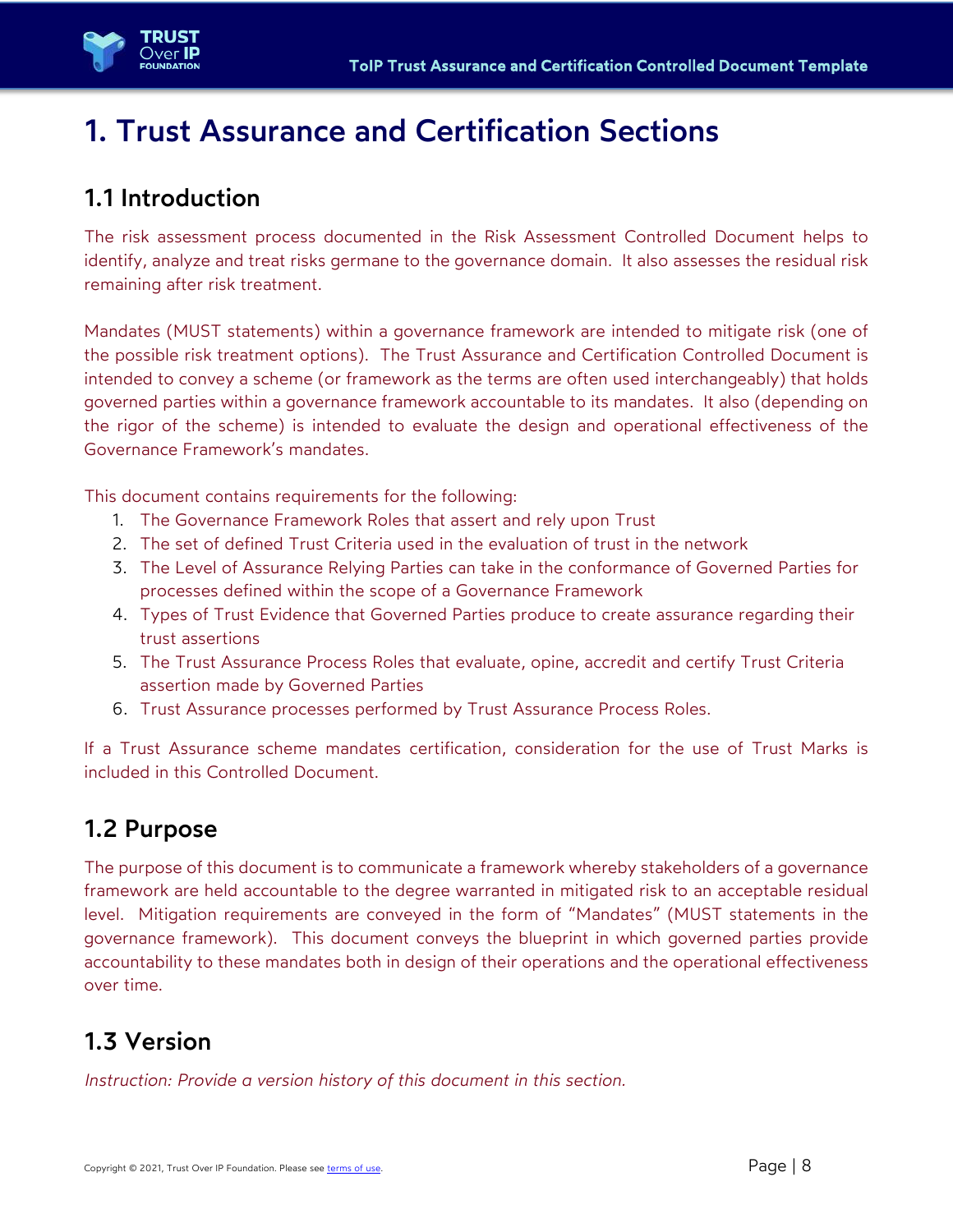

### 1.4 Contact

*Instruction: Provide contact information to the actor responsible for this document.* 

### 1.5 Concepts and Terminology

#### 1.5.1 The Concept of Trust Assurance

Within the scope of this governance framework a complete risk assessment has been completed that considers threats to the objectives of the governance framework and analyzes the likelihood and severity that will generate a qualitative impact if those threats are realized. The mandates that appear on this governance framework are required mitigations needed to reduce the risk to an acceptable level. However, risk mitigation can only occur if mandates are designed correctly, stakeholders are accountable to those mandates to the degree warranted and mitigations must be operating effectively over time.

Trust assurance in this context is a quality control measure intended to operationalize that accountability and provide a governing authority with the information needed to evaluate the design and operational effectiveness of its risk mitigation requirements. Given the numerous risks and the variety of risk mitigation controls to mitigate them, each trust assurance scheme is different.

#### 1.5.2 The Interrelation between Trust Assurance and Risk

All governance frameworks operate within a milieu of risk. The risk assessment process is intended to consider all relevant risks and systematically analyze and triage them into a manageable set. Whereas there are a variety of risk treatment options, the main purpose of a governance framework is to convey risk mitigation requirements to reduce risk to an acceptable level (mitigations are not intended to eliminate all risk).

Relying parties of a governance framework depend on the governance framework participant's ability to mitigate risk. This is especially important for other ecosystems depending on the reliability of this governance framework to meet its stated objectives as part of a transitive trust scheme. The ability of a governance framework to hold itself accountable to its own objectives at its stated level of assurance is embodied within this document.

#### 1.5.3 Key Terms

#### *Instruction: Use and amend as appropriate:*

Risk can be defined both conceptually and operationally. ISO 31000 defines risk as the "effect of uncertainty on objectives"<sup>2</sup>, and for organizations, it is the deviation from expected outcomes (whether positive or negative). (NIST 800-30) adopts a more

<sup>2</sup>https://www.iso.org/news/ref2263.html#:~:text=Risk%20is%20now%20defined%20as,on%20an%20organi zation's%20decision%20making. Accessed June 2021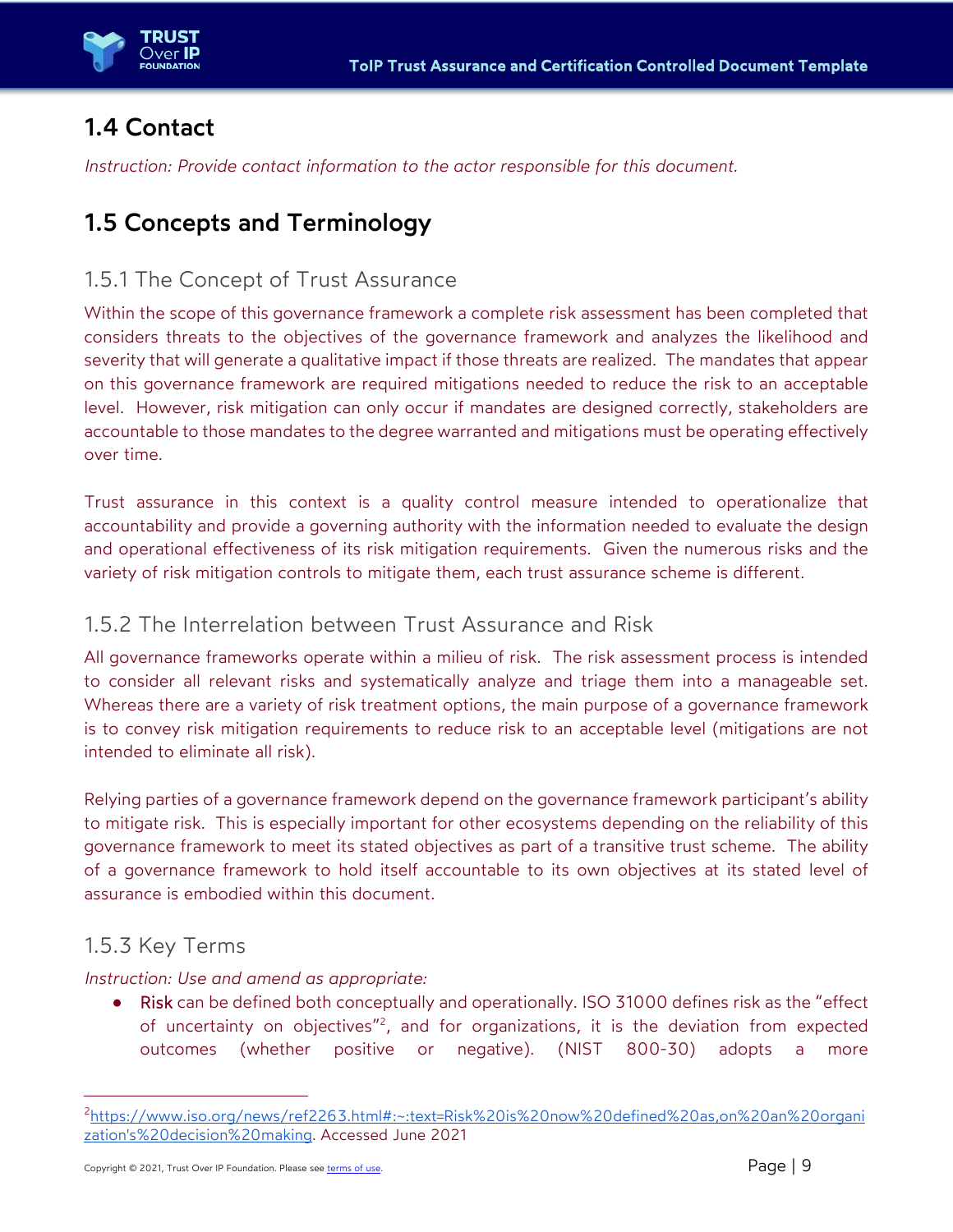

traditional/operational definition of risk "a measure of the extent to which an entity is threatened by a potential circumstance or event<sup>3</sup>. The NIST definition is more traditional and typically a function of: (i) the adverse impacts that would arise if the circumstance or event occurs; and (ii) the likelihood of occurrence. Information security risks are those risks that arise from the loss of confidentiality, integrity, or availability of information or information systems and reflect the potential adverse impacts to governing authority operations (i.e., mission, functions, image, or reputation), governance assets, governed parties, other organizations, and relying parties.

- Governing Authorities are organizations responsible for the trust of the ecosystem. They can empower governing entities to manage the ecosystem and certifying entities to convey trust.
- Governing Parties are organizations that define trust criteria derived from governance framework requirements that mitigate risk dealing with the security, confidentiality, availability, processing integrity and privacy of transactions. They set minimum standards for varying levels of assurance of assets that are transacted in the ecosystem. They recognize Auditor Accreditors (and issue Audit Accreditor Credentials placing them on a Credential Registry) that set rules for the qualification of auditors and audits to hold ecosystem actors accountable for these minimum standards for levels of assurance. They review governed party's performance audits and accredit them as meeting minimum standards for varying levels of assurance and issue credentials and place them on a Credential Registry so relying parties have assurance that they were issued by the stated governing party.
- Certifying Party is an organization empowered to certify governed parties against a set of trust criteria. They demonstrate compliance by listing the governed party in a trust registry and/or issue them a trust mark.
- Governed Parties which desire to play a recognized role in an ecosystem evaluate the auditable requirements (trust criteria) from Governing Parties and implement manual, technical infrastructure and rules engine controls and credential formats to demonstrate its posture that it is compliant with that criterion. They hold themselves out to a trust assurance scheme which evaluates their criteria conformance resulting in auditor compliance reports used for continuous improvement or actions taken by governing parties to withdraw a party's right to participate in their ecosystem.
- Audit Accreditors develop audit standards and criteria out of governance framework requirements developed from Governing Parties. They evaluate applicant auditors for their competence, independence and quality control measures and approve them to attest to audit criteria of governed party practices. They issue compliance credentials if approved auditors can attest to audit criteria without qualification and place those credentials on credential registries.
- Auditors are independent professionals that are trained in evaluating technology-based evidence provided from governed parties asserting that they are in compliance with audit criteria set forth by Audit Accreditors. They issue reports attesting to their opinions which enables Governing Parties to issue compliance credentials to Governed Parties and place them on Credential Registries and add their entry to the Trust Registry.

<sup>3</sup> https://csrc.nist.gov/glossary/term/risk. Accessed June 2021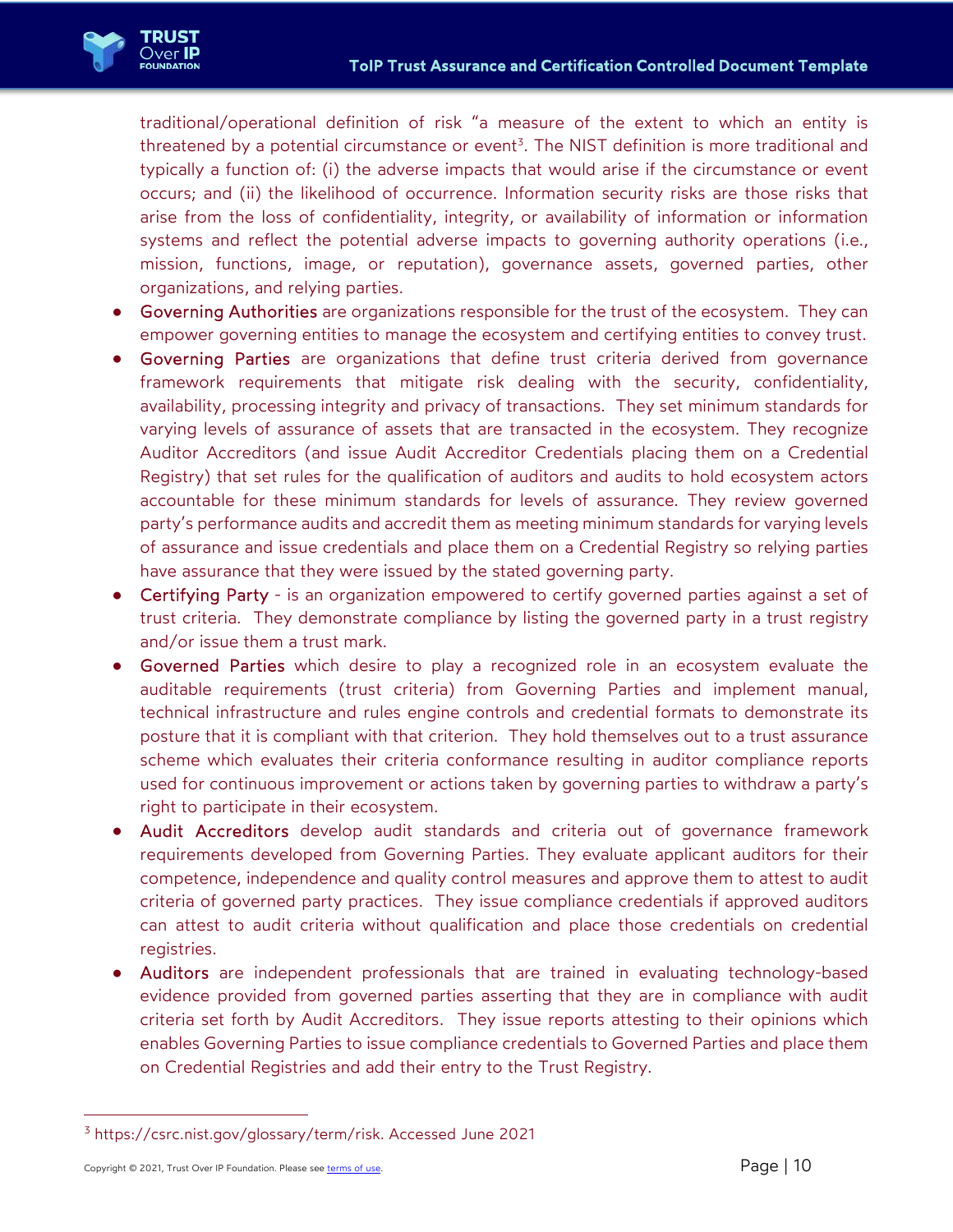

- Trust Registries are repositories of Governed Parties that are recognized by a Governing Party of an Ecosystem as compliant to the trust criteria of its Governance Framework for reliance within and outside of ecosystem boundaries.
- Credential Registries are publicly accessible repositories of credentials issued by parties in and accessed by Verifiers during the process of validating trust. They applied Trust Assurance Criteria to the protection of Credentials in the Registry subject to audit. A Credential Registry is an optional component of the Ecosystem.

#### 1.5.4 RFC 2119

The Internet Engineering Task Force (IETF) is a large open international community of network designers, operators, vendors, and researchers concerned with the evolution of the Internet architecture and the smooth operation of the Internet. It has been operating since the advent of the Internet. The IETF uses Request for Comments (RFC) to convey "current best practice" to those organizations seeking its guidance for conformance purposes.

The IETF uses RFC 2119 to define keywords in their own RFCs to indicate variations in requirements. ToIP has adapted the IETF RFC 2119 for use in the Governance Metamodel, and therefore its applicable use in ToIP-compliant governance frameworks.

RFC 2119 defines keywords as they should be interpreted in the Governance Metamodel. Users of the Governance Metamodel who follow these guidelines should incorporate the following phrase near the beginning of their document:

#### The key words "MUST", "MUST NOT", "REQUIRED", "SHALL", "SHALL NOT", "SHOULD", "SHOULD NOT", "RECOMMENDED", "MAY", and "OPTIONAL" in this document are to be interpreted as described in RFC 2119.

RFC 2119 defines these keywords as follows:

- MUST: This word, or the terms "REQUIRED" or "SHALL", mean that the definition is an absolute requirement of the specification.
- MUST NOT: This phrase, or the phrase "SHALL NOT", means that the definition is an absolute prohibition of the specification.
- SHOULD: This word, or the adjective "RECOMMENDED", means that there may exist valid reasons in particular circumstances to ignore a particular item, but the full implications must be understood and carefully weighed before choosing a different course.
- SHOULD NOT: This phrase, or the phrase "NOT RECOMMENDED" means that there may exist valid reasons in particular circumstances when the particular behavior is acceptable or even useful, but the full implications should be understood, and the case carefully weighed before implementing any behavior described with this label.
- MAY: This word, or the adjective "OPTIONAL", means that an item is truly optional. One vendor may choose to include the item because a particular marketplace requires it or because the vendor feels that it enhances the product while another vendor may omit the same item.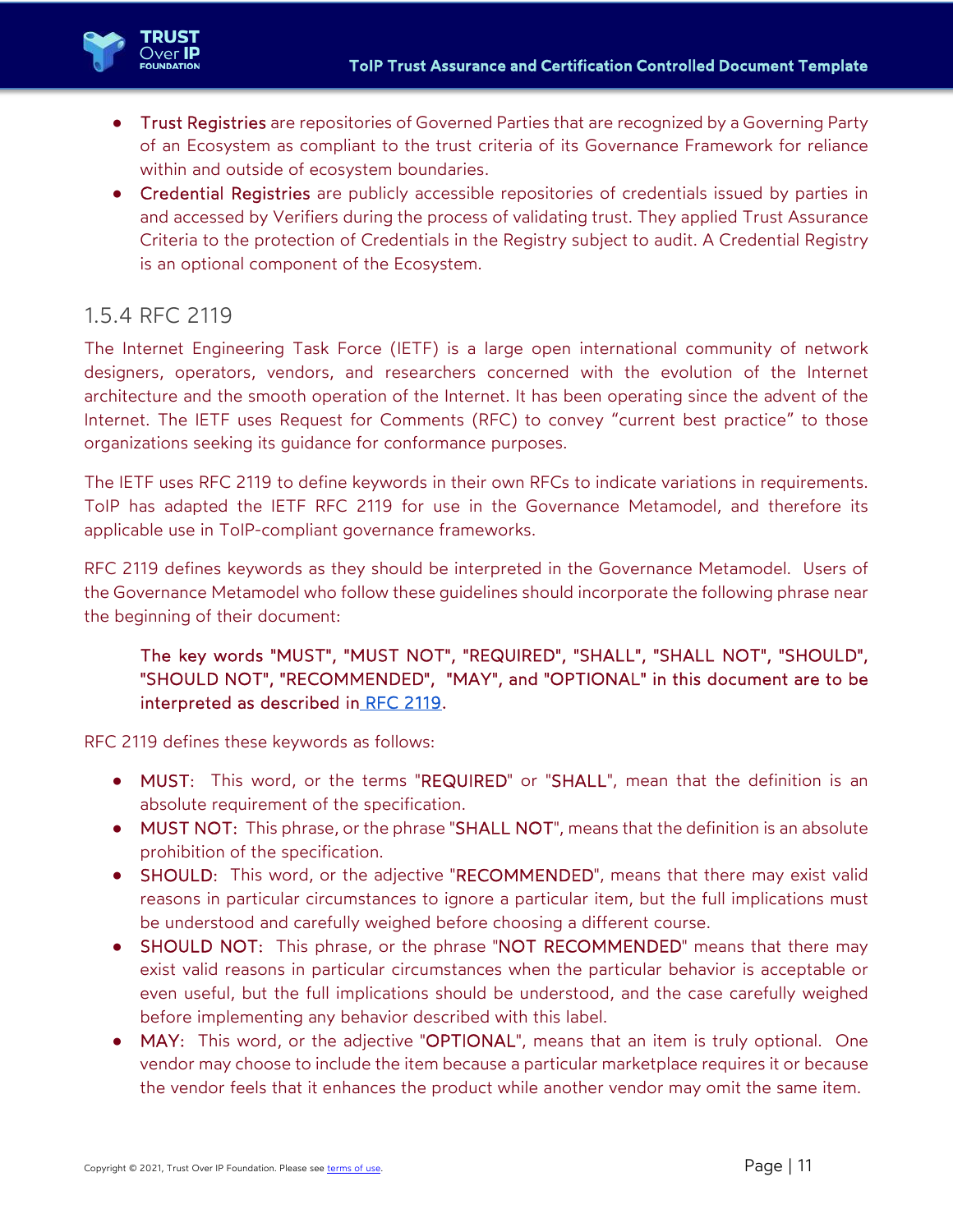

Requirements include any combination of Machine-Testable Requirements and Human-Auditable Requirements. Unless otherwise stated, all Requirements MUST be expressed as defined in RFC 2119.

- Mandates are Requirements that use a MUST, MUST NOT, SHALL, SHALL NOT or REQUIRED keyword.
- Recommendations are Requirements that use a SHOULD, SHOULD NOT, or RECOMMENDED keyword.
- Options are Requirements that use a MAY or OPTIONAL keyword.

An implementation which does not include a particular option MUST be prepared to interoperate with another implementation which does include the option, though perhaps with reduced functionality. In the same vein an implementation which does include a particular option MUST be prepared to interoperate with another implementation which does not include the option (except, of course, for the feature the option provides.)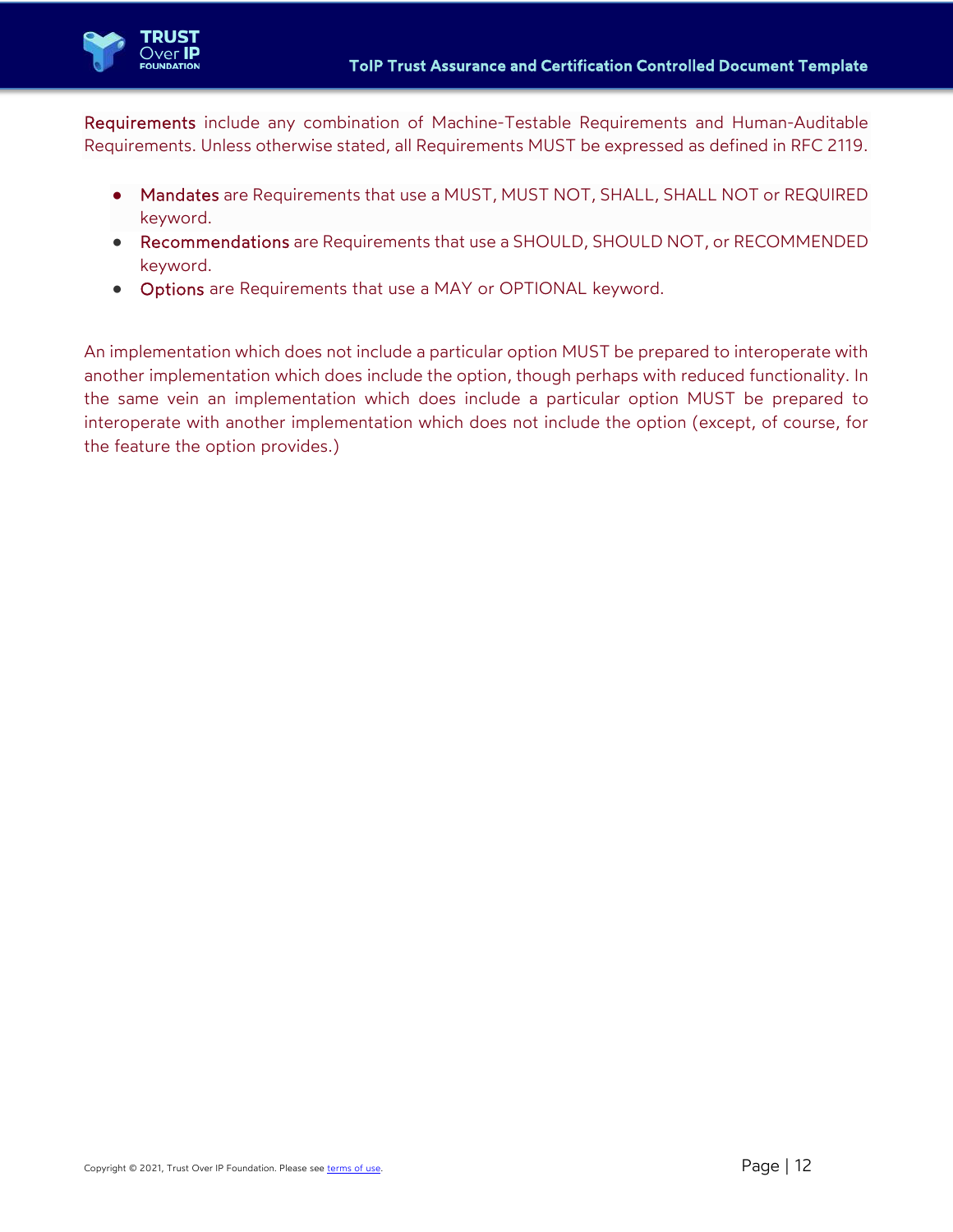

## 2. Scope

### 2.1 Governed Roles

*Instruction: List the Roles (see scope section of the Governance Framework Scope section) of the Roles that are accountable parties to the mandates of the governance framework.* 

### 2.2 Other Relying Parties and/or Stakeholders

*Instruction: List other stakeholders or other relying parties (including other ecosystems relying on transitive trust) that have a stake in this trust assurance scheme. Please see the ToIP Governance Metamodel Companion Guide for examples.* 

### 2.3 Governed Processes

*Instruction: List the high level processes that will be in scope of this trust assurance scheme. Please see the ToIP Governance Metamodel Companion Guide for examples.* 

### 2.4 Artifacts

*Instruction: List key components of the governance framework such as credential types, repositories and other artifacts germane to this trust assurance framework.*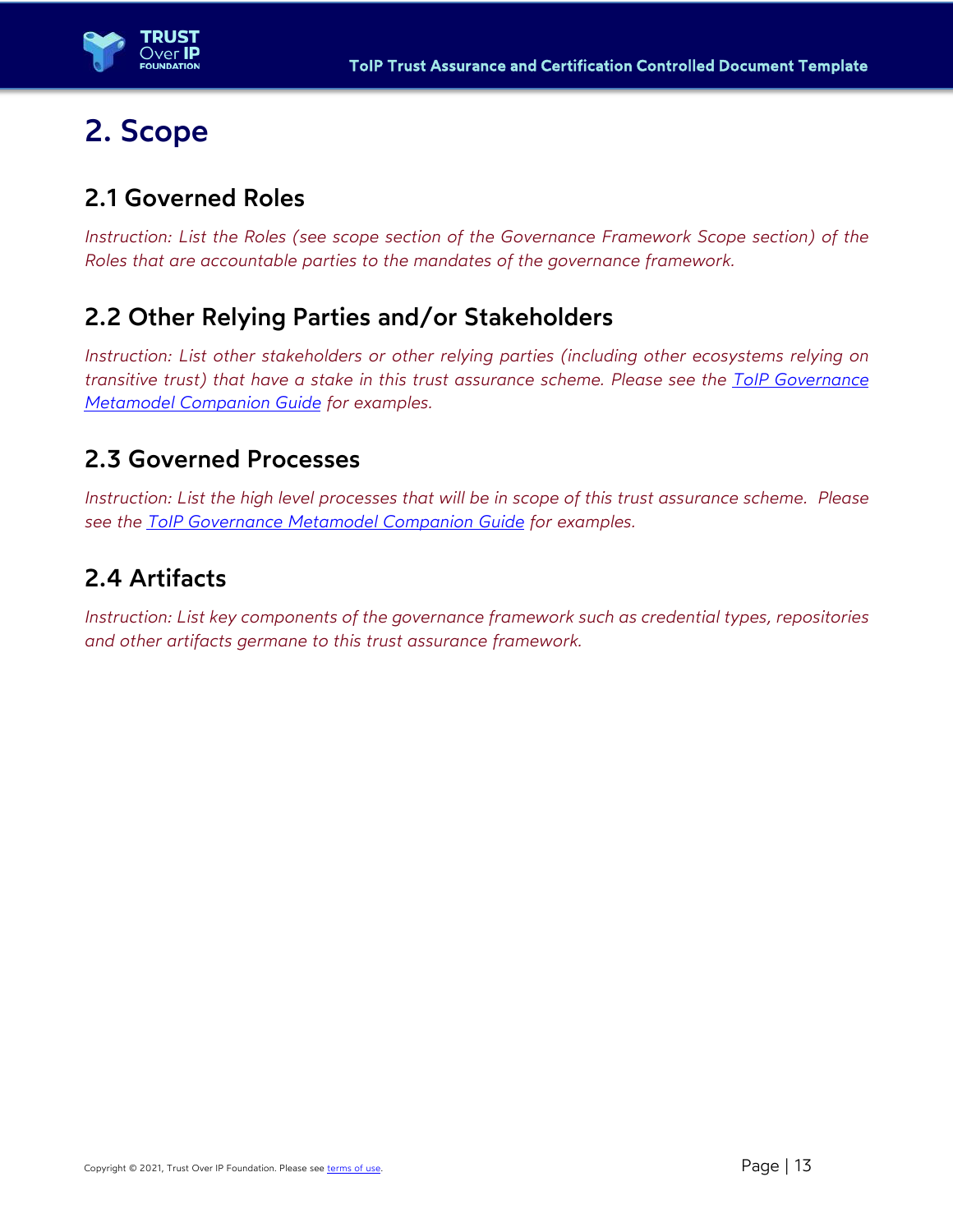

## 3. Level of Assurance

*Instruction: Indicate whether and what level(s) of assurance is to be included in this trust assurance scheme. If levels are to be adopted from generally accepted standards, cite the standard(s) below.* 

### 3.1 Authoritative Source (ISO 29115, NIST 800-63-3, DIACC, eIDAS, etc.)

*Instruction: Identify the source(s) of level of assurance used in the trust assurance framework. Describe how this source is used in this context.*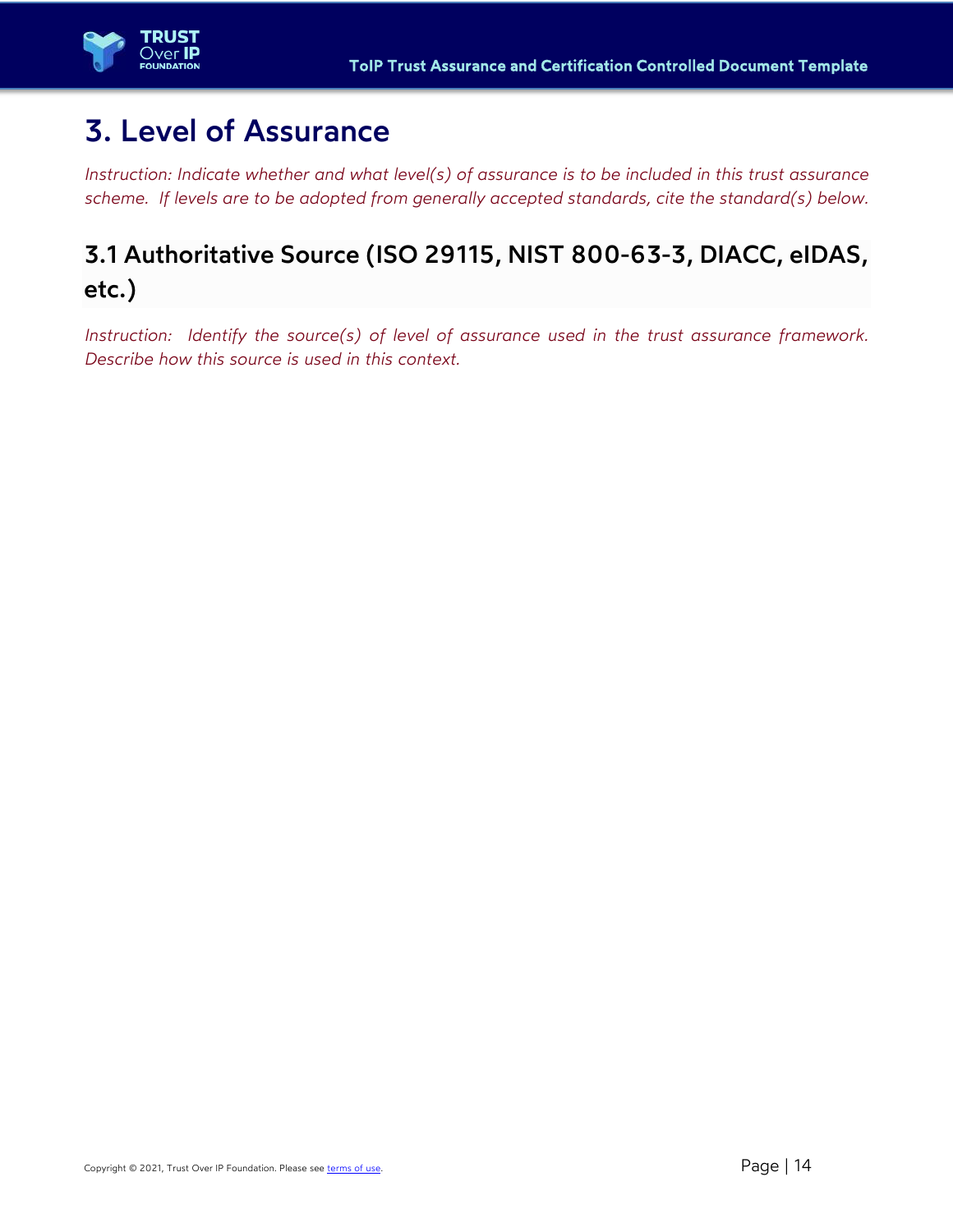

## 4.1 Trust Criteria

Trust criteria is the set of mandates within a governance framework which are ascribed by governed roles within the governance framework. They comprised the set included in section 4.1 <*augmented by either jurisdictional criteria (section 4.2) and/or industry criteria (section 4.3) and/or generally accepted information trust criteria (section 4.4).>*

### 4.1 Governance Requirement Criteria

The set of governance criteria is derived from all governance framework mandates (MUST statements). It has been compiled into a workable set of assessable criteria in the accompanying Trust Criteria Matrix <*provide link to the separate Trust Criteria Matrix worksheet*>.

### 4.2 Jurisdictional Criteria

*Instruction: Provide link or detail if there are jurisdictional criteria that are part of this trust assurance framework.* 

### 4.3 Industry Criteria

*Instruction: Provide link or detail if there are industry criteria that are part of this trust assurance framework.* 

### 4.4 Generally Accepted Information Trust Criteria

*Instruction: Provide link or detail if there are other generally accepted information trust criteria that are part of this trust assurance framework.*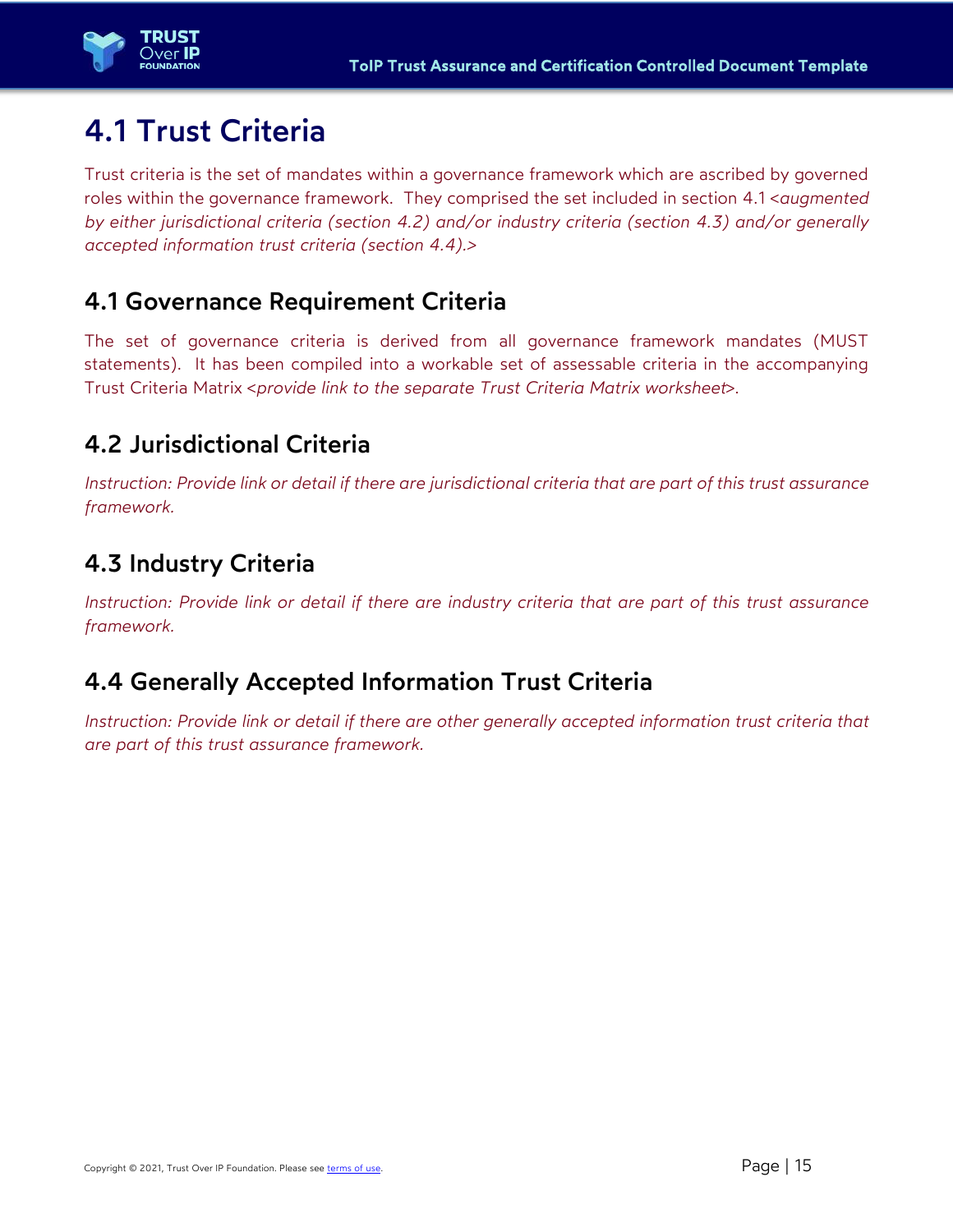

## 5. Trust Assurance Processes

### 5.1 Trust Assurance Scheme

Based on *<include justification for scheme>*, the following are trust scheme(s) are operating within this trust assurance framework to assure trust:

*Instruction: Select from the follow (or choose another):* 

- *Contracts and Agreements*
- *Pledges*
- *Self-Assertion*
- *Auditor Attestation*
- *Certification*
- *Use of Trustmarks*

*Describe the processes used to implement the scheme in this section or refer to sections within this chapter.* 

### 5.1 Trust Assurance Oversight Governance

*Instruction: Describe the oversight processes that the governing or administering authority uses to ensure accountability of this trust assurance scheme. See the ToIP Trust Assurance Companion Guide for examples.* 

### 5.2 Governed Party Processes

*Instruction: Describe the assertion and/or attestation processes that each set of governed parties use to ensure accountability of this trust assurance scheme. See the ToIP Trust Assurance Companion Guide for examples.* 

### 5.3 Auditor Processes

*Instruction: Describe the assessment and/or attestation processes that auditors use to ensure accountability of this trust assurance scheme. See the ToIP Trust Assurance Companion Guide for examples.* 

### 5.4 Audit Accreditor Processes

*Instruction: Describe the accreditation processes that audit accreditors use to ensure accountability of this trust assurance scheme. See the ToIP Trust Assurance Companion Guide for examples.*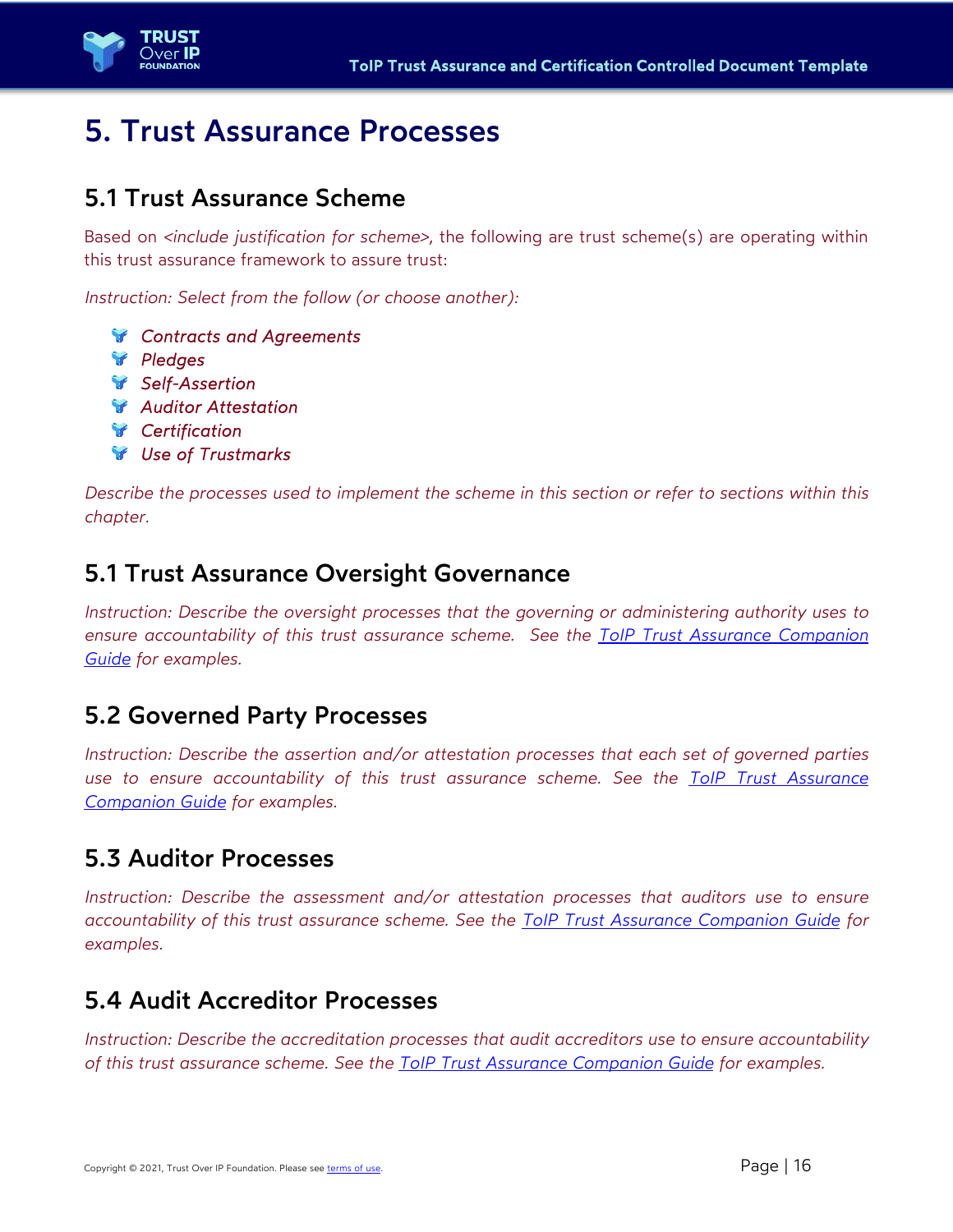### 5.5 Certification Body Processes

*Instruction: Describe the certification processes that certification bodies use to ensure accountability of this trust assurance scheme. See the ToIP Trust Assurance Companion Guide for examples.* 

### 5.6 Trust Mark Processes

*Instruction: Describe the set of trust mark processes that enable the use of trust marks within this trust assurance scheme. See the ToIP Trust Assurance Companion Guide for examples.*